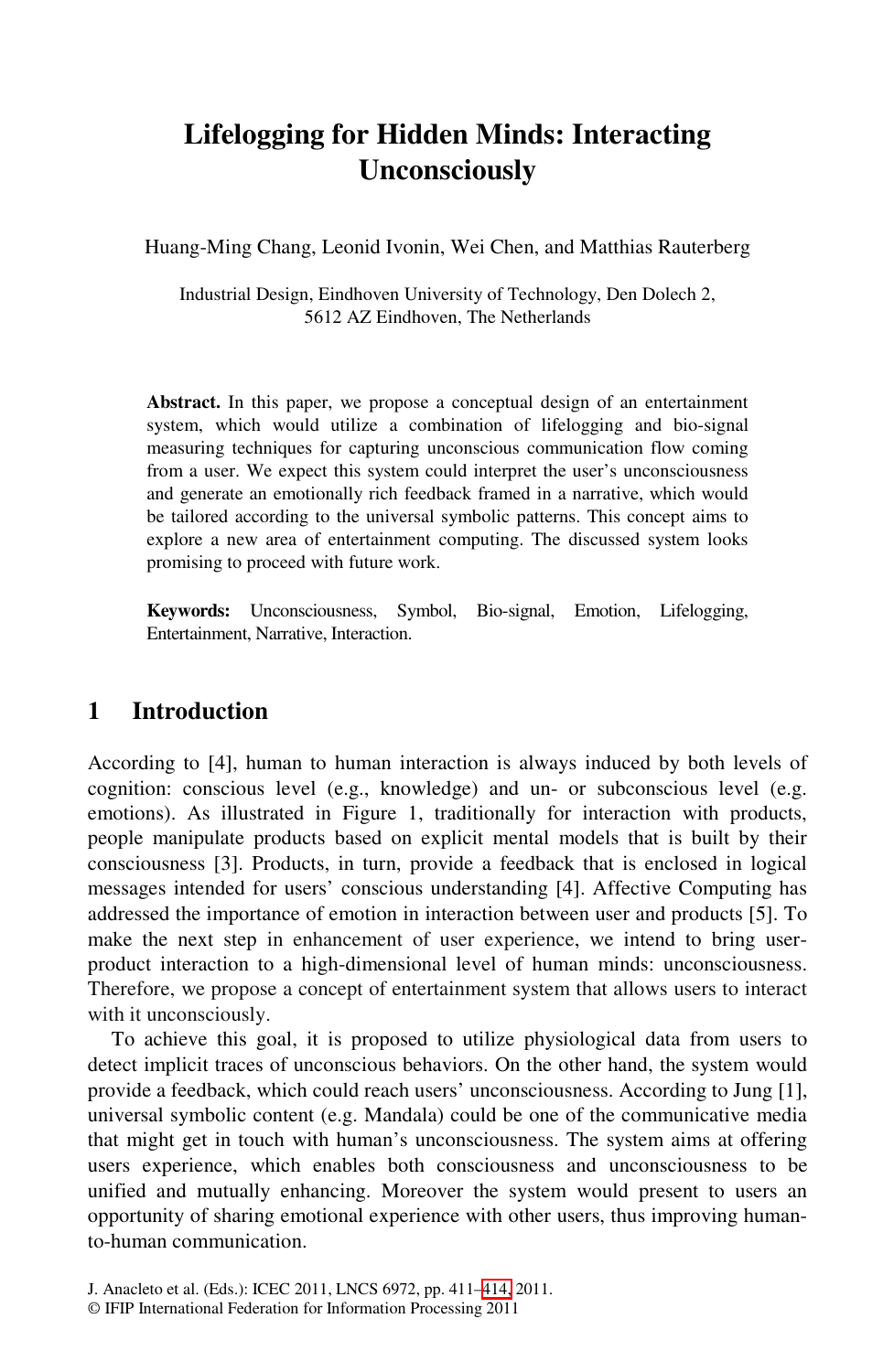

**Fig. 1.** Human-product interaction: traditional (thin line) and new approaches (bold line)

#### **2 The Concept of a System for Unconsciousness Interaction**

There are obviously two main challenges in the design of such a system. The first challenge is to access and interpret user's unconsciousness. We see an opportunity to overcome this challenge by recording physiological signals, which exhibit traces of human unconsciousness. The second challenge is to generate a feedback, which could reach users' unconsciousness. Universal symbolic content seems to be a good media type for this purpose, which would be able to reach human unconsciousness. Therefore, the correlation among psychological status, physiological status, and universal symbolic contents should be further clarified.



**Fig. 2.** The conceptual design of the entertainment system based on Kansei Mediation interaction model

As shown in Figure 2, this system would consist of a wearable lifelogging device, which would include sensors for both recording user's physiological signals and user's environment. The lifelogging device would selectively collect snapshots of the user's environment only at the moments of time that for some reason important for the user, even if the user consciously does not think that a moment is important. The selection of the moment to make a snapshot of reality (including photo or video, sound, location, etc.) would be automated based on the physiological signals of the user obtained from the sensors. The system then is able to analyze these materials and generate interpretation of them. Based on the mapping between physiological status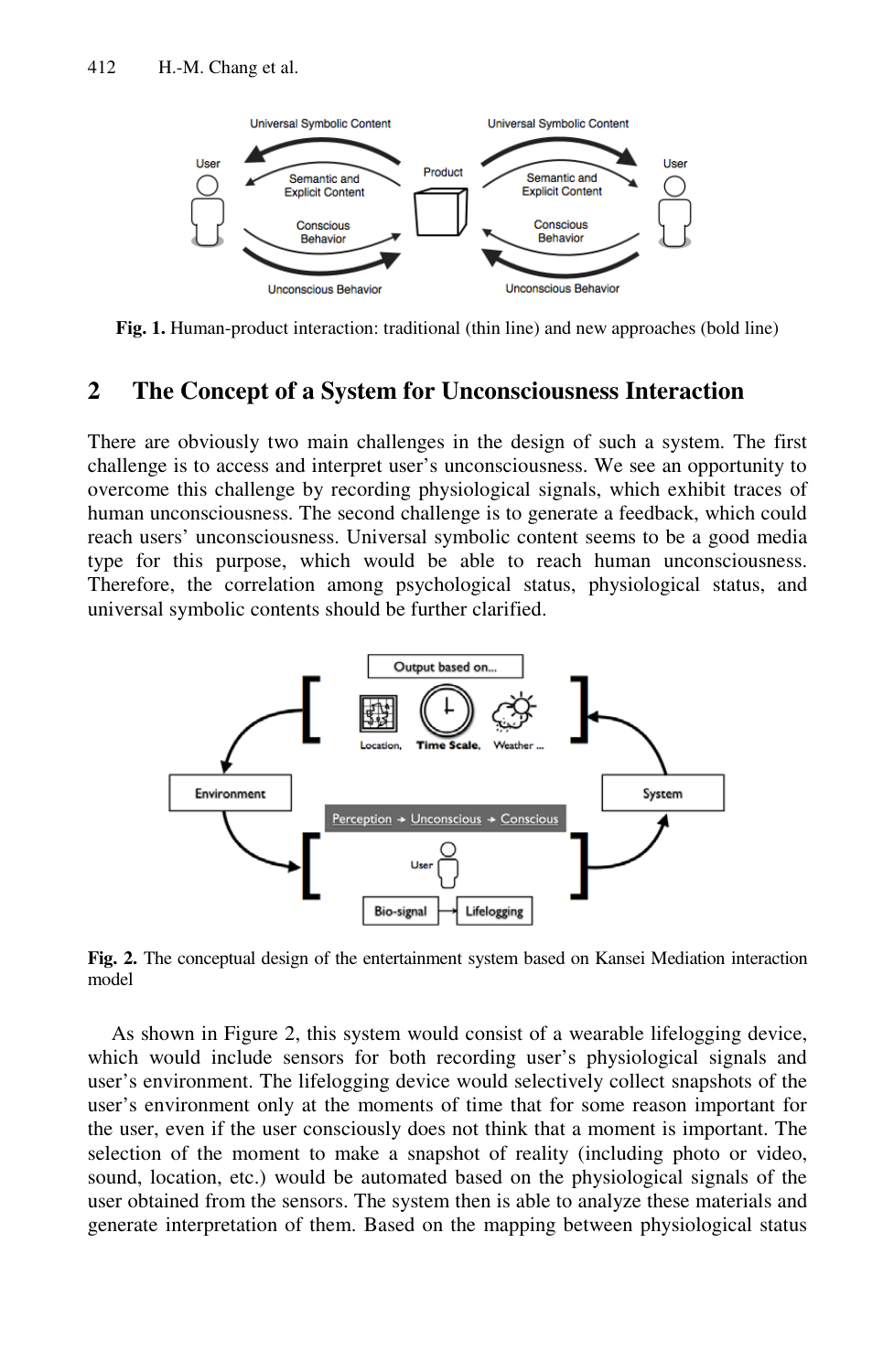and universal symbolic content, the system would generate a symbolic pattern. This feedback can be woven into the context of everyday life and be implemented in various applications. The reaction of the system would be merged into the background of the environment that will not grab users' full attention, but can be perceived unconsciously.

#### **2.1 Lifelogging and Bio-Signal Components**

We see a good opportunity for application of the lifelogging to enable people to exposure their unconsciousness triggered by first-person experience. Lifelogging applications use different kinds of sensors, which can be considered as an objective source of information about the environment, comparing to humans perception. Therefore the lifelogging will allow capturing the data from the environment as stimuli that influence a user's psychological status. However, the key issue is to choose a proper moment to trigger this process. Our answer to this is measuring physiological signals. Therefore, this device will also monitor a user's physiological status as a reference to observe implicit psychological status of the user.

According to Rauterberg [6], the human unconscious is represented by the genetic reproduction system, the peripheral nervous system (PNS) and the central nervous system (CNS). These three distinct systems contribute to unconscious information processing. Within each of them it is possible to find certain subsystems, which have direct relation to emotional feelings. Therefore it is proposed to use physiological aspects of human emotions for an interpretation of the human unconscious. This idea would be a starting point in the design of an entertainment system, which is able to understand human unconsciousness. Quantified physiological signals of human body would serve as an input data for the system and would provide an insight into the current state of mind of the user.

There is a number of physiological metrics, which are used to infer information regarding emotional state of a person, for example, galvanic skin resistance, respiration, temperature, and heart rate [2]. These metrics are promising for monitoring non-conscious activities because they cannot be easily controlled. Taking into account that the lifelogging component of the system, which requires information about the current psychological state of the user, is wearable, bio-sensors for measurement of physiological signals have to be non-intrusive and wearable as well. The data obtained from bio-sensors would allow automatically trigger lifelogging at the points of time, which have significant relevance for human's unconsciousness.

#### **2.2 Narratives and Other Media as Feedback**

As a potential application of an entertainment system, we intend to represent user's unconsciousness via generating a narrative that consists of lifelogging snapshots and universal symbolic contents. Since one might not be aware of when and where the snapshots were taken by the lifelogging device, this would consequently arouse their curiosity. "Curiosity is a state in which one's interest is heightened, leading to exploration" [7]. Especially when this concept is put into the context of everyday routine, which might be boring to some of us, the narratives could extract unconscious experience that would surprise us. So the concept of the system by itself might